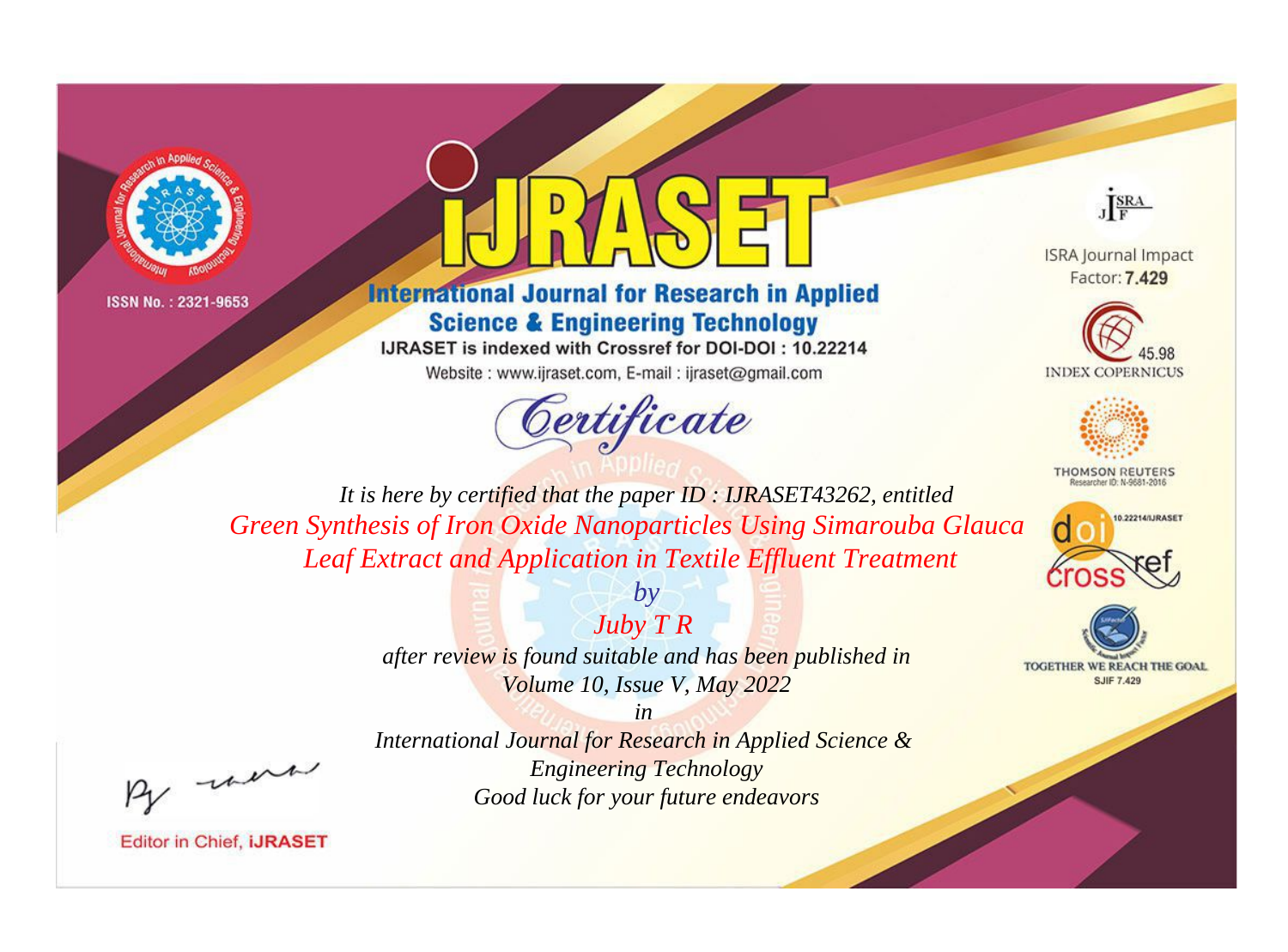



## **International Journal for Research in Applied Science & Engineering Technology**

IJRASET is indexed with Crossref for DOI-DOI: 10.22214 Website: www.ijraset.com, E-mail: ijraset@gmail.com



JERA

**ISRA Journal Impact** Factor: 7.429





**THOMSON REUTERS** 



TOGETHER WE REACH THE GOAL **SJIF 7.429** 

*It is here by certified that the paper ID : IJRASET43262, entitled Green Synthesis of Iron Oxide Nanoparticles Using Simarouba Glauca Leaf Extract and Application in Textile Effluent Treatment*

> *Saniya S after review is found suitable and has been published in Volume 10, Issue V, May 2022*

*by*

, un

*International Journal for Research in Applied Science & Engineering Technology Good luck for your future endeavors*

*in*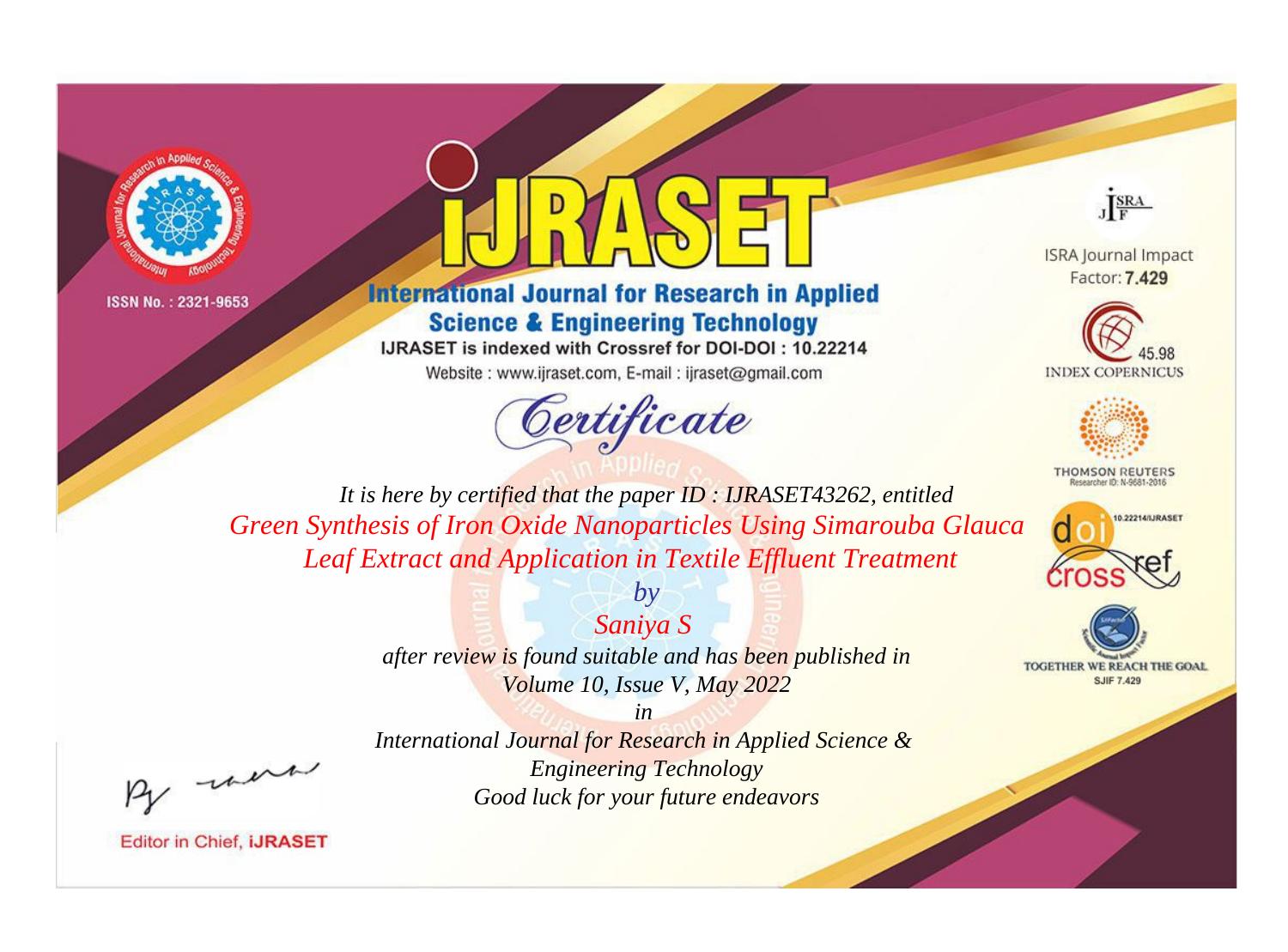



## **International Journal for Research in Applied Science & Engineering Technology**

IJRASET is indexed with Crossref for DOI-DOI: 10.22214 Website: www.ijraset.com, E-mail: ijraset@gmail.com





**ISRA Journal Impact** Factor: 7.429





**THOMSON REUTERS** 



TOGETHER WE REACH THE GOAL **SJIF 7.429** 

*It is here by certified that the paper ID : IJRASET43262, entitled Green Synthesis of Iron Oxide Nanoparticles Using Simarouba Glauca Leaf Extract and Application in Textile Effluent Treatment*

> *by Hariharan V after review is found suitable and has been published in Volume 10, Issue V, May 2022*

, un

*International Journal for Research in Applied Science & Engineering Technology Good luck for your future endeavors*

*in*